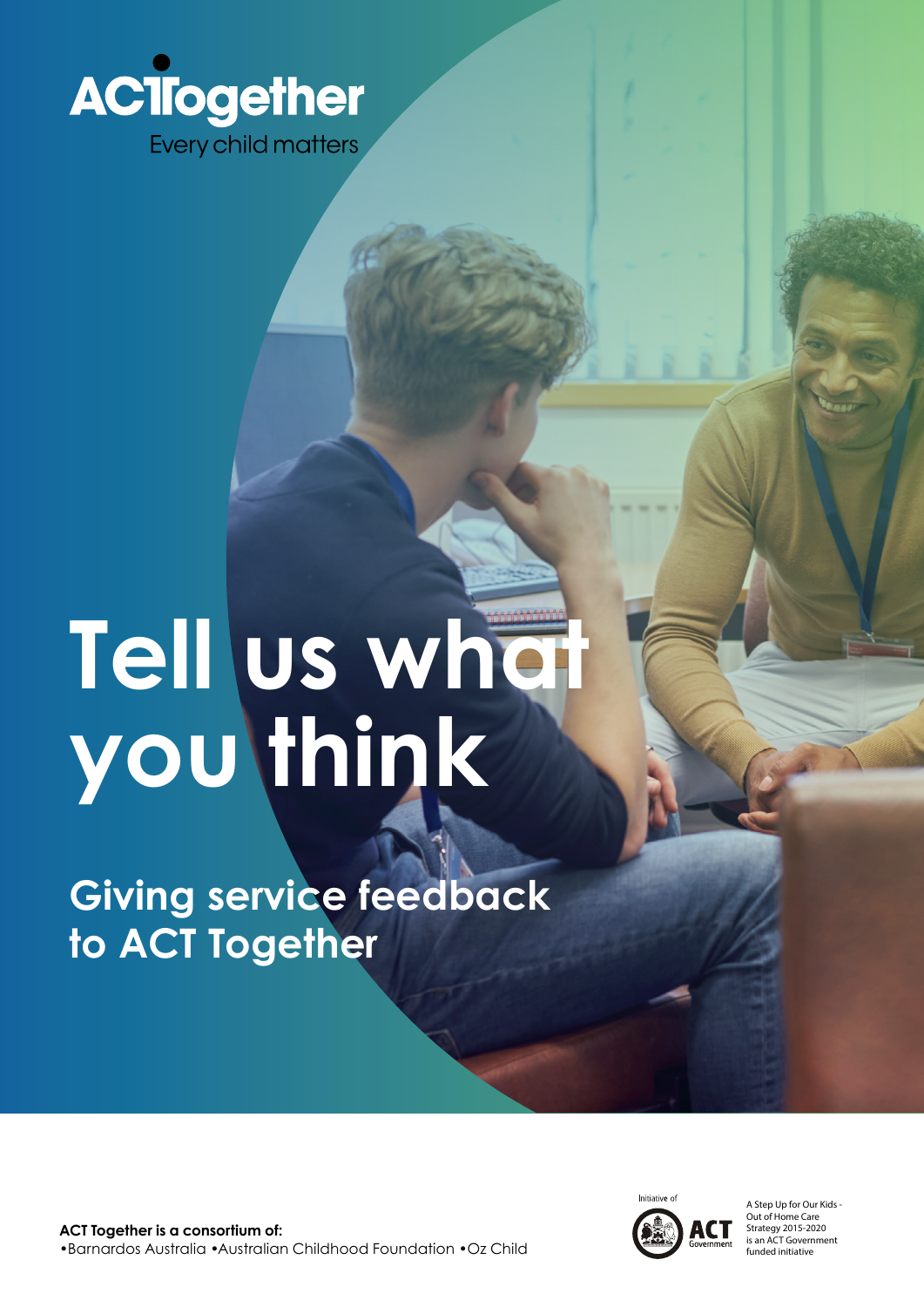## **ABOUT ACT TOGETHER**

ACT Together is a consortium of agencies, led by Barnardos Australia in partnership with the Australian Childhood Foundation and OzChild. ACT Together provides out-of-home care services for children and young people in the Australian Capital Territory.



#### **COMPLIMENTS, COMMENTS AND COMPLAINTS**

#### Giving us feedback

ACT Together welcomes your feedback as it lets us know how we are doing and gives us the opportunity to improve the services we provide. Feedback is recorded and helps us to continually review and improve our service delivery.

#### When can you give us feedback?

You can give us feedback about any part of our service at any time. We like to know when we've done things well or if we could do things better. We also appreciate any comments or suggestions you might want to share with us.

You are entitled to ask for and receive a copy of our policy and procedure for dealing with feedback about our services.

You are also entitled to ask for assistance with translation/interpreting if English is not your first language.

#### Requesting a review of a decision

Please contact the decision maker or their manager in the first instance to request a written statement of decision or a review of the decision – further information is outlined in the ACT Together Service Feedback Procedure at www.acttogether.org.au/contact-us/

#### Types of feedback

- Compliment a service or staff member.
- Make a complaint if you are unhappy about the service you have received.
- Make a comment or suggestion about how we can improve our services.

#### How you can send us feedback

- e-mail your feedback to: **[feedback@acttogether.org.au](mailto:feedback%40acttogether.org.au%20?subject=ACT%20Together%20Feedback%20Services)**
- go online to **www.acttogether.org.au/contact-us/**
- Phone us on **(02) 6110 2200**
- Talk to someone at ACT Together (this might be your case worker or carer support worker but can be someone else if you want). You can have someone with you to support you while you talk to an ACT Together worker.
- You can also fill out this form and return it to:

ACT Together 26 Thynne Street BRUCE ACT 2617



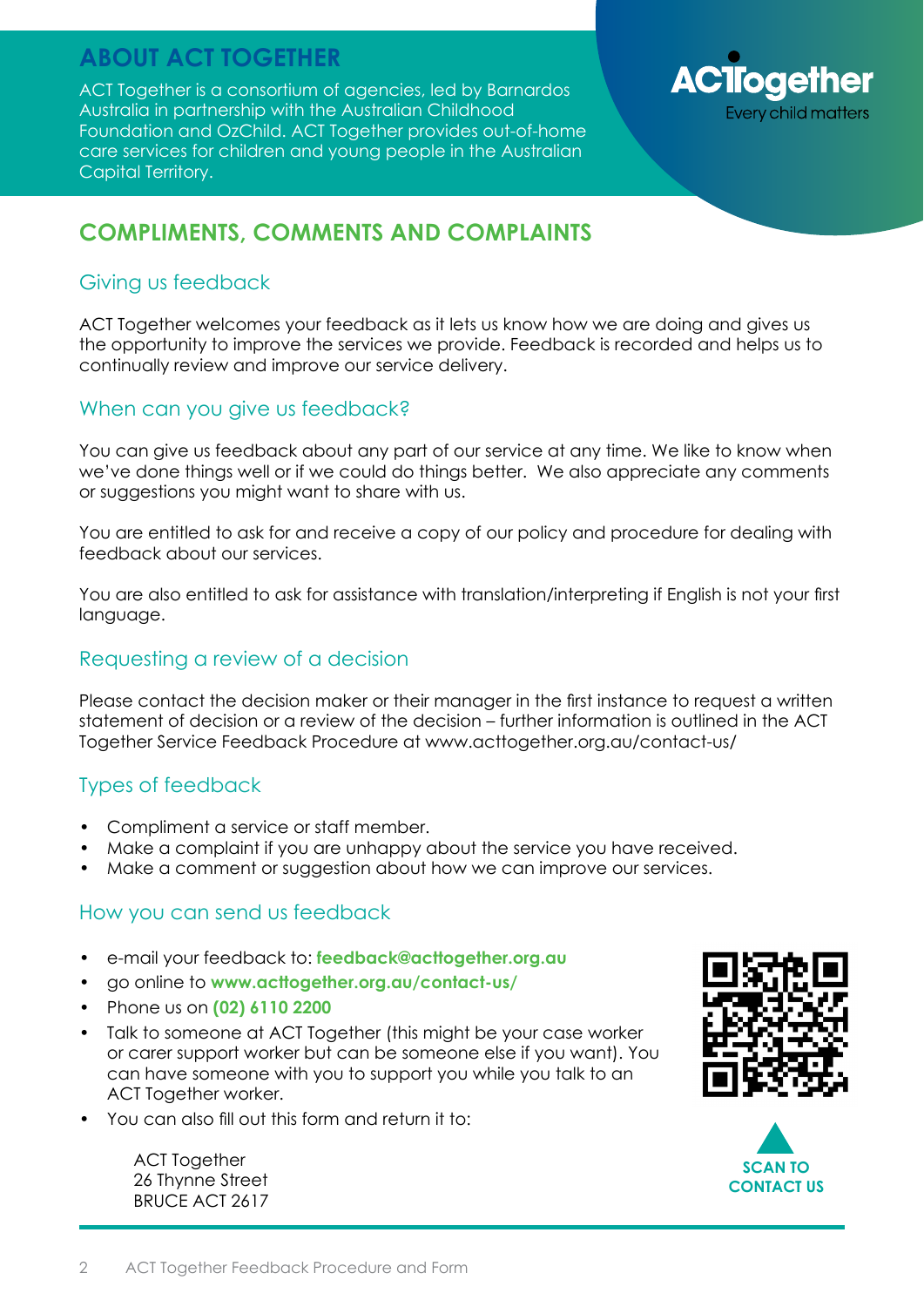| <b>ACT TOGETHER SERVICES: FEEDBACK FORM</b>                                                    |                                                                                                |
|------------------------------------------------------------------------------------------------|------------------------------------------------------------------------------------------------|
| <b>Date</b>                                                                                    |                                                                                                |
| <b>Name</b>                                                                                    |                                                                                                |
| <b>Address</b>                                                                                 |                                                                                                |
| <b>Email</b>                                                                                   |                                                                                                |
| Phone                                                                                          |                                                                                                |
| If you would prefer to<br>remain anonymous<br>please tick this box                             | (please note that this may prevent us from providing you with a<br>response to your feedback.) |
| Please select the type of<br>feedback:                                                         | $\Box$ Compliment<br>$\Box$ Comment<br>Complaint<br>$\Box$                                     |
| If you are giving us a<br>comment or complaint,<br>do you want feedback<br>about its progress? | $\Box$ No<br>$\Box$ Letter<br>$\exists$ Email<br>$\square$ Phone                               |
|                                                                                                | Tells us about your compliment, comment or complaint below:                                    |
| What action or outcome are you looking for?                                                    |                                                                                                |
|                                                                                                |                                                                                                |
|                                                                                                |                                                                                                |